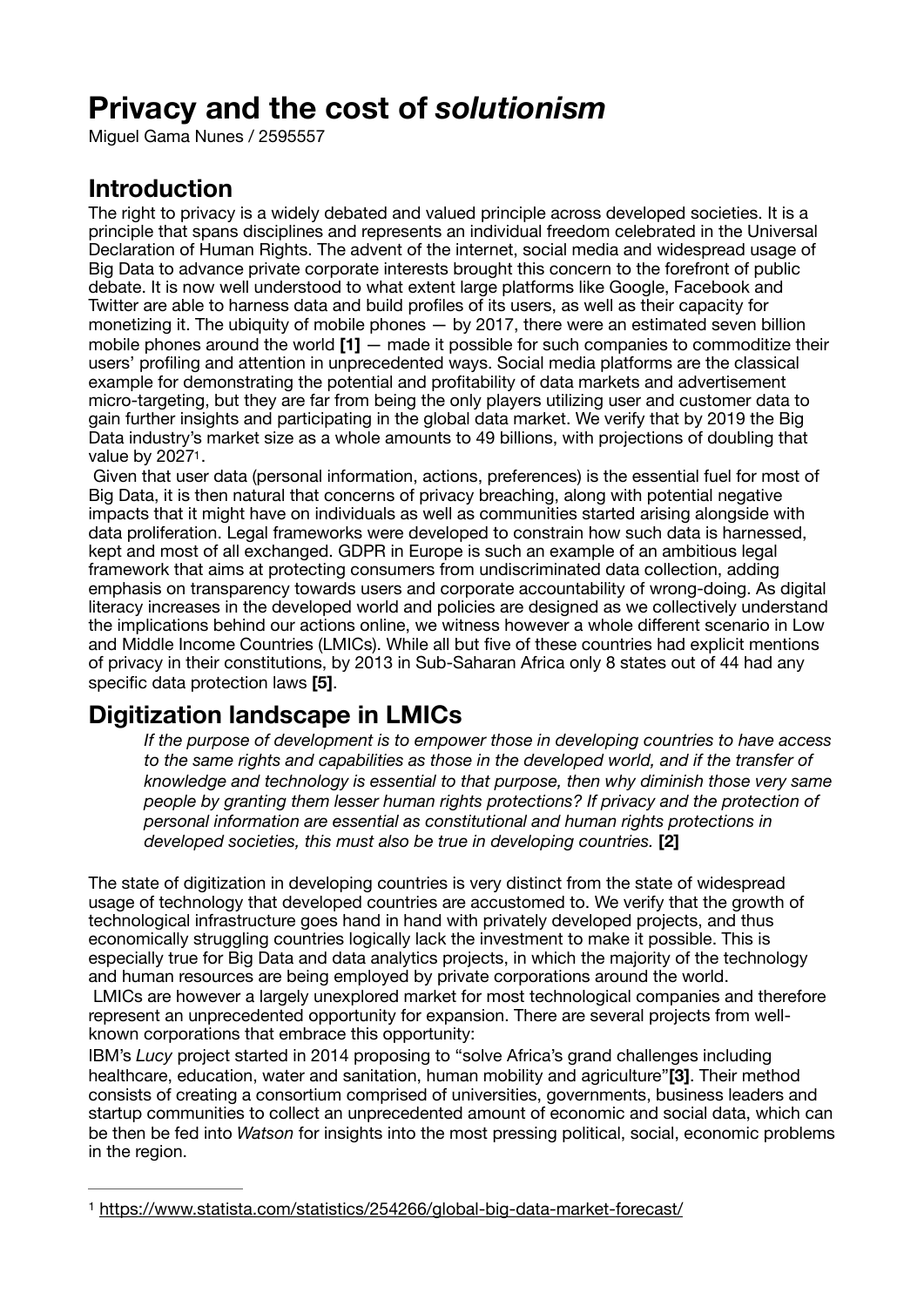Facebook inaugurated the [internet.org](http://internet.org) project in 2013 with the goal of providing connectivity to "two thirds of the world's population that doesn't have it" by combining the use of "drones, satellites and lasers to deliver the internet to everyone", as stated by Mark Zuckerberg. The caveat being that users have free access to a collection of pages made available by Facebook and a number of selected partners.

On the other hand, there's a number of high profile IT projects being developed within publicprivate agreements. As mentioned before, the expertise and infrastructure required for large-scale data projects are not available for the majority of LMIC governments, and therefore it is common to turn to partner corporations. A high-profile example is the Aadhaar project, or UIDAI (Unique Identification Authority of India). This was deployed in 2008 as a large-scale effort to attribute an ID to every citizen of India. The ID is attributed based on biometric data of citizens — iris scan and fingerprint — generating a unique 12-digit unique number. The organization overseeing the project is managed and chaired by the co-founder of Infosys, one of India's largest tech consulting firms. He has made clear since inception that the project had a clear potential for targeted advertising and a commercial motivation at its core.

In 2013, USAID put forward a 53 million dollar project that, among others, helped fund the creation of national identity cards in Kenya, as well as set up the M-PESA mobile money project together with Vodafone. Kenya also received substantial funding to digitize and improve their electoral system.

Both Aadhaar and Kenya's projects brought around significant problems in that they are not socially inclusive. Iris scan properties erode with age, making it harder to register elderly citizens, and the use of fingerprints excludes a large part of the population who, due to a lifetime of manual labour no longer have marked finger traits. This is especially relevant since these people are more likely also the poorest, the ones the system is aiming to aid in the first place. Aadhaar is intended to identify people for a large spectrum of services provided by the state apparatus, including welfare and rationing for families in extreme poverty. However, the system is designed to deliver the family ration to one of its members, and several authors worry about the access to food when this person is not available. As far as research points, there are no systems in place to overcome this limitation, and more worryingly the UIDAI doesn't have any process in place that helps such families or holds departments and local agents (who are allocated a specific region) accountable. According to Taylor **[1]**, "there are reports of growing malnourishment amongst families excluded by the database".

In the absence of nation-wide data regarding important economic and social factors in developing countries, such initiatives are most certainly laudable since information is power, and in order to tackle widespread problems such as disease spreading, persistent poverty, malnourishing and many others it is essential to have a clear representation and assessment of the state of society across dimensions.

Projects such as IBM's Lucy are often perceived as an appropriate replacement for, e.g. national surveys, but many authors have grave concerns about using forms of Big Data in place of national official surveys. These authors mention several dimensions that are at stake, and I enumerate and elaborate on a few of them.

#### **Transparency**

National surveys are volunteer based and present clear goals to the interviewees. When conducting a survey, citizens are asked explicit questions — thus being in control of what dimensions of their private lives is shared — and are informed of the purpose of the study and measures that will be taken to ensure the privacy and integrity of this data. LMIC countries and aid organizations such as the UN are increasingly resorting to data collected by private corporations as a proxy for such surveys, thus creating *data doubles —"*abstracted representations of people through their data, formed with the aim of monitoring or targeting people for intervention*"* [5] *—* for citizens that may or may not be representative of their status, but most importantly may include data or insights that he/she would not volunteer or would like to be aware of.

#### **Inherent bias**

Using privately-acquired data as a proxy for survey data inherently brings bias to the created models, since it samples the part of population which is digitally connected. As Shearmur states **[4]**, those who use Big Data to study behavior or shape policy are not seeing society but 'users and markets'. Taylor and Broeders **[5]** describe a clear example of how this intrinsic bias can